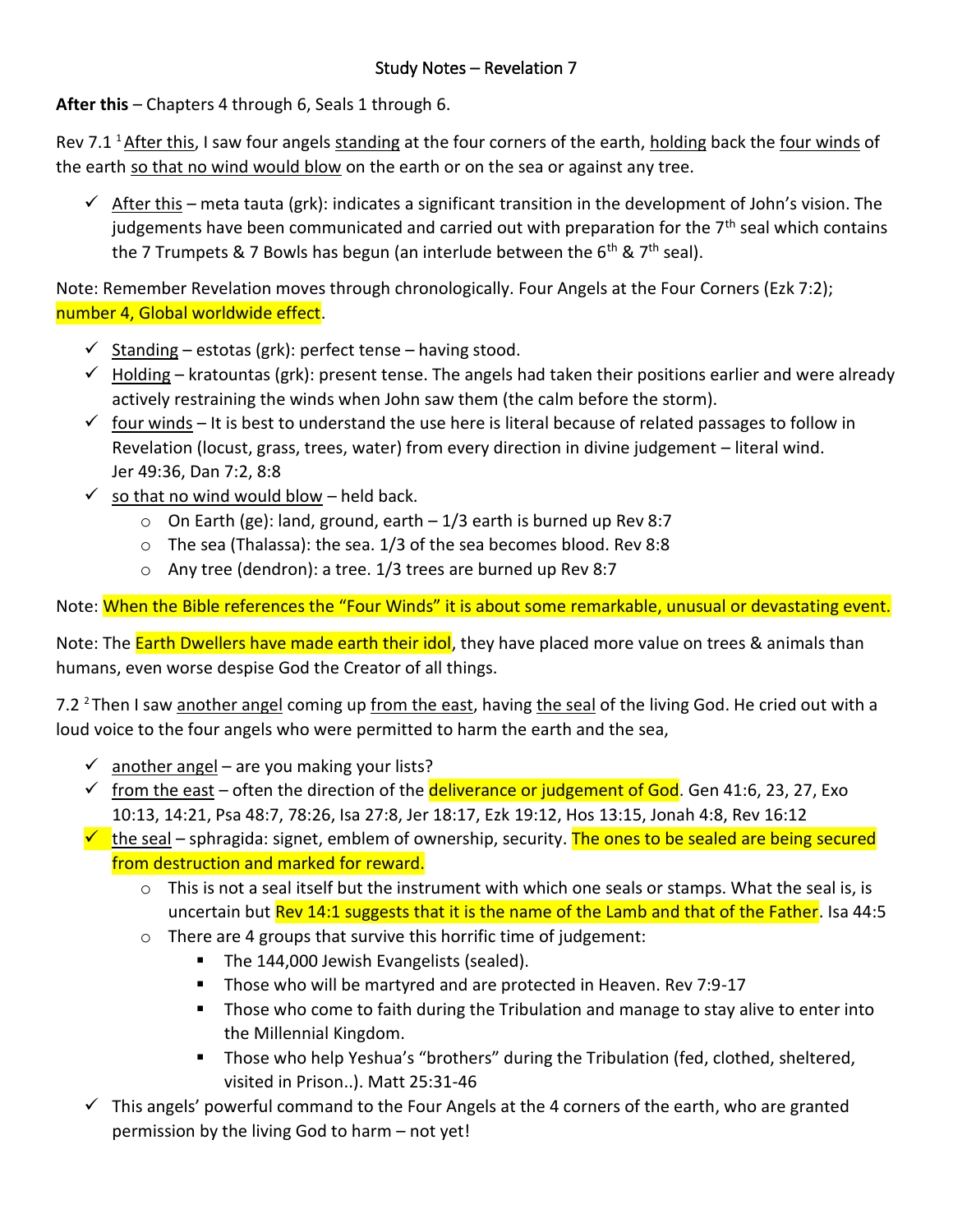7.3<sup>3</sup> saying, "Do no harm to the earth or the sea or the trees, until we have put a seal on the foreheads of the servants of our God."

- $\checkmark$  until we have put a seal;
	- o until we: Angels of God doesn't say how many, may be one or more.
- $\checkmark$  on the foreheads metopon: forehead, occurs only in Revelation, which is used to describe the location on a branded slave. They belong to God. Rev 14:1
	- o Satan is a master imitator of God and through the antichrist will mark those who are his with a mark on their foreheads or right hand. Rev 13:16-18, 14:9-10

7.4 <sup>4</sup> Now I heard the number of those marked with the seal: 144,000 from every tribe of Bnei-Yisrael-

- $\checkmark$  those marked with the seal esphragismenon: perfect past participle "one having been sealed." The angel recounts for John the total number of Jews who by this time have been sealed.
- $\checkmark$  144,000 This is a literal number, it is made very clear how many **Jews** and the names of their tribes of Israel.
	- $\circ$  12 is the number of God's people. It is squared to indicate completeness and multiplied by 1,000 to show vastness.
		- This book is Jewish, Daniel's 70<sup>th</sup> week, Yeshua is Jewish, the Prophets were Jewish, the 12 Disciples were Jewish. Salvation itself is of the Jews.
- $\checkmark$  every tribe of Bnei-Yisrael huion Israel: literally means "sons of Israel". Zch 9:1
	- o The tribes of Israel are not lost. God has preserved all of them & knows where each and every one is.

7.5-8<sup>5</sup>12,000 from the tribe of Judah; 12,000 from the tribe of Reuben; 12,000 from the tribe of Gad; <sup>6</sup>12,000 from the tribe of <u>Asher</u>; 12,000 from the tribe of <u>Naphtali</u>; 12,000 from the tribe of <u>Manasseh</u>; <sup>7</sup> 12,000 from the tribe of <u>Simeon</u>; 12,000 from the tribe of <u>Levi</u>; 12,000 from the tribe of <u>Issachar</u>; <sup>8</sup> 12,000 from the tribe of Zebulun; 12,000 from the tribe of Joseph; 12,000 from the tribe of Benjamin.

- $\checkmark$  Judah 4<sup>th</sup> son of Jacob by Leah. Gen 29:35 Judah means "praise" and is the line that led to the Messiah. They led the procession of the Tribes (Num 10:14) even into battle (Jdg 20:18, 2 Chr 20:21, Psa 149:6)
- $\checkmark$  Reuben 1<sup>st</sup> son of Jacob by Leah. Gen 29:32 Rueben means "see ye a son".
- $\checkmark$  Gad 7<sup>th</sup> son of Jacob by Leah's handmaiden Zilpah Gen 30:11 Gad means "troop".
- $\checkmark$  Asher 8<sup>th</sup> son of Jacob by Leah's handmaiden Zilpah. Gen 30:13 Asher means "happy am I'.
- $\checkmark$  Naphtali 6<sup>th</sup> son of Jacob by Rachel's handmaiden Bilhah. Gen 30:8 Naphtali means "my wrestling".
- $\checkmark$  Manasseh One of Joseph's two sons. Gen 41:51 Joseph was the 11<sup>th</sup> son of Jacob by Rachel. Gen 30:24 Manasseh means "causing to forget". Ephraim is omitted from the list of those sealed.
- √ Simeon 2<sup>nd</sup> son of Jacob by Leah. Gen 29:33 Simeon means "hearing."
- $\checkmark$  Levi 3<sup>rd</sup> son of Jacob by Leah. Gen 29:34 Levi means "attached or joined."
- $\checkmark$  Issachar 9<sup>th</sup> son of Jacob by Leah. Gen 30:18 Issachar means "he will bring a reward."
- $\checkmark$  Zebulun 10<sup>th</sup> son of Jacob by Leah. Gen 30:30 Zebulun means "dwelling or habitation."
- $\checkmark$  Joseph 11<sup>th</sup> son of Jacob by Rachel. Gen 30:24 Joseph means" adding." One of Joseph's sons Ephraim is not mentioned in the list of those sealed, although Manasseh is. This may not be significant since the tribe of Joseph would normally denote both sons.
- ✓ Benjamin 12th son & last son of Jacob by Rachel. Gen 30:18 Benjamin means "son of my right hand."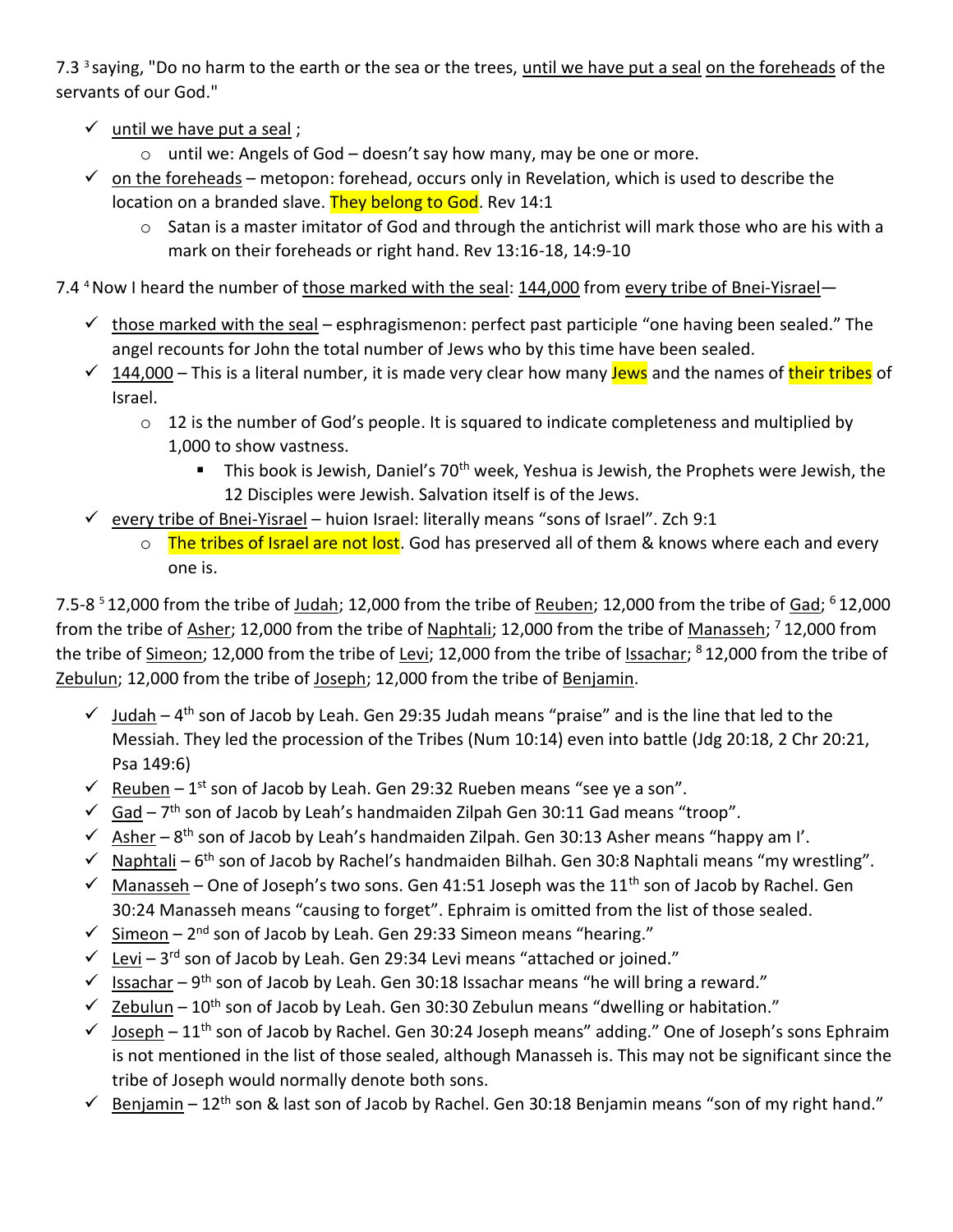Note: the tribe list has irregularities from other listings of the tribes in the Bible. 1 Chr 2:10 the tribes are listed at least 18 times throughout scripture and always 12 are given. Jacob had 13 sons, counting the 2 sons of Joseph, instead of the father as Jacob's, one or the other is always omitted.

- In this list Dan & Ephraim are omitted. None of the lists in the Old Testament agree with this list given in Revelation.
- $\ddot{\phantom{1}}$  The tribe of Levi is the priestly tribe was to the Lord himself.
- The tribe of Dan practiced Idolatry (Deu 29: 18-21). When the tribe of Dan moved North from their original location, they persuaded a renegade Levite in Ephraim to join them, along with his graven image. Jdg 18:2-31, 1King 12:28-30, 2 King 10:29
- $\downarrow$  Dan and Ephraim are included in Ezekiel's prophesy of their inheritance in the Millennial Kingdom. Ezk 48:1-6, 32

The purpose of this special group of 144,000 Jews is to evangelize the unbelievers. Isiah describes a worldwide Jewish mission to the gentiles. The context is immediately before the gathering of the Jews for the Millennial Age. Isa 66:19-20

Note: As long as the "Church" is on earth, all saved Jews & Gentiles become part of the body of Christ. Col 1:26-29, 3:11, Eph 2:14-22, 3:1-7 During the 70<sup>th</sup> week the church must be absent for out of the saved remnant of Israel (Messianic) God seals 144,000 Jews. God again is dealing with Israel. They are the witnesses to the nations, indicating the church must no longer be on earth.

## **Countless Worshipers Before the Throne**

7.9 <sup>9</sup> After these things I looked, and behold, a vast multitude that no one could count—from every nation and all tribes and peoples and tongues—was standing before the throne and before the Lamb. They were clothed in white robes, with palm branches in their hands

- $\checkmark$  After these things chronological cause & effect; the 144,000 Jews will evangelize a multitude of people in the <mark>2<sup>nd</sup> half of the Tribulation who will come to faith in Yeshua</mark>.
- $\checkmark$  a vast multitude that no one could count.
	- o This is a different group of people, not from the church age group.
	- o Most will die for their faith
	- o John did not recognize them. Rev 7:13-14
- $\checkmark$  every nation goiim (Heb): when in plural, it always refers to Gentiles.
- $\checkmark$  all tribes phule: a clan, kindred, of all the tribes of Israel.
- $\checkmark$  Peoples laos: people of the same race.
- $\checkmark$  Tongues glossa: a language.
- $\checkmark$  standing before the throne and before the Lamb the only way to get there is by having faith in Yeshua.
- $\checkmark$  white robes like the Martyrs of the 5<sup>th</sup> seal they will be clothed in white & they have not been resurrected yet – bodiless souls wear a robe of white.
- $\checkmark$  palm branches the waving of palm branches became a symbol of national liberation, blessing and were used at the first coming of the King of Jerusalem (Palm Sunday) John 12:13. Here they wave palms in anticipation of his return to Jerusalem when the 7 years are completed.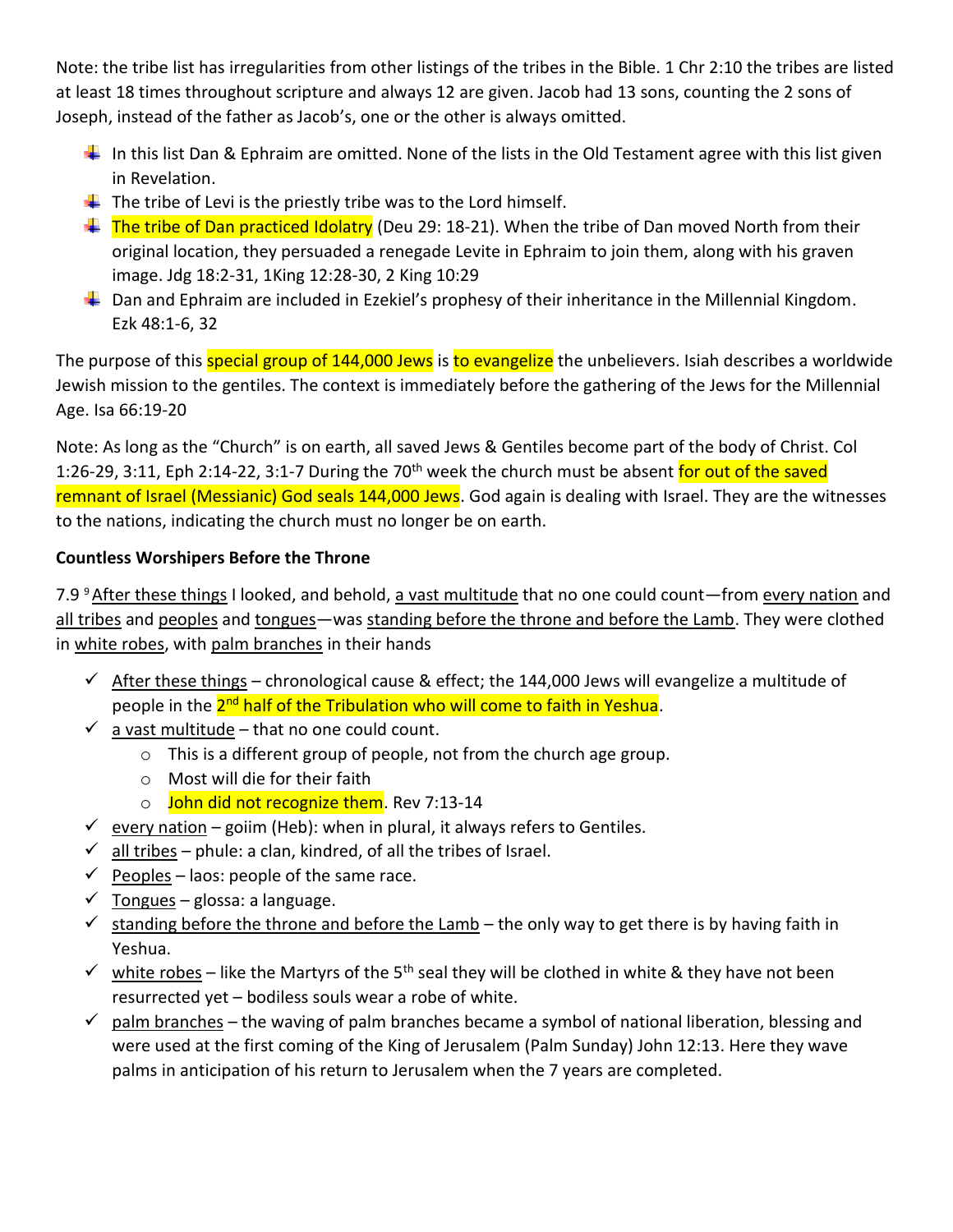## 7.10<sup>10</sup> and crying out with a loud voice, saying, "Salvation belongs to our God, who sits on the throne,

- $\checkmark$  Salvation belongs to soteria: includes both deliverance and preservation. This group was delivered out of Tribulation by way of death and are souls preserved for life in the Millennial Kingdom. Salvation is by grace through faith. Luke 7:42, 50, Acts 13:39, Heb 10:38
- $\checkmark$  our God, who sits on the throne, and to the Lamb Isa 43:11, Luke 1:69-70, Rev 5:9, Acts 4:12, John 5:23
- $\checkmark$  worshiped prosekynesan: to prostrate oneself before a person, kissing his feet, the hem of a garment, the ground. A frequent response of the Elders and Living Creatures.

7.12<sup>12</sup> saying, "Amen, blessing and glory and wisdom and thanksgiving and honor and power and might belong to our God forever and ever. Amen!"

- $\checkmark$  Amen begins and ends this blessing, When said by God "It is and shall be so". When said by men "so let it be".
- $\checkmark$  Blessing eulogeo: to praise, to celebrate with praises of that which is addressed to God acknowledging His goodness, with desire for His glory.
- $\checkmark$  Glory doxa: honor, praise, dignity, worship.
- $\checkmark$  Wisdom Sophia: insight into the true nature of things.
- $\checkmark$  Thanksgiving eucharistia: gratitude, to give freely to God as an act of worship.
- $\checkmark$  Honor time': a valuing, esteem of the highest degree.
- $\checkmark$  Power-dunamis: ability, might, of mighty works, miracles, authority, dominion.
- $\checkmark$  Might ischus: ability, power, strength, ability to perform anything.

Note: a seven-fold blessing; perfection & completeness.

7.13<sup>13</sup> Then one of the elders answered, saying to me, "Who are these dressed in white robes, and where have they come from?" I said to him, "Sir, you know."

- $\checkmark$  Then time mark
- $\checkmark$  Answered apokrinomai: to begin to speak. Where an address is expected. Where the speaker is replying to the unuttered thought or feeling of those addressed by him.
- $\checkmark$  Who are these John did not know this group of people.
- $\checkmark$  where have they come from They are new arrivals in Heaven, they were not among the multitude of the redeemed worshipping the Lamb when He first took the scroll from His Father. Rev 5:9

7.14<sup>14</sup> Then he said to me, "These are the ones coming out of the great tribulation. They have washed their robes and made them white in the blood of the Lamb.

 $\checkmark$  ones coming out – erchomenoi: present participle. They are continually coming out, probably ongoing persecution and refusing to accept the mark of the antichrist which will allow access to food, shelter, medical care..

Note: The "rapture of the church" is a single instantaneous sudden event, not an ongoing event during the Tribulation. 1 Cor 15:51-52